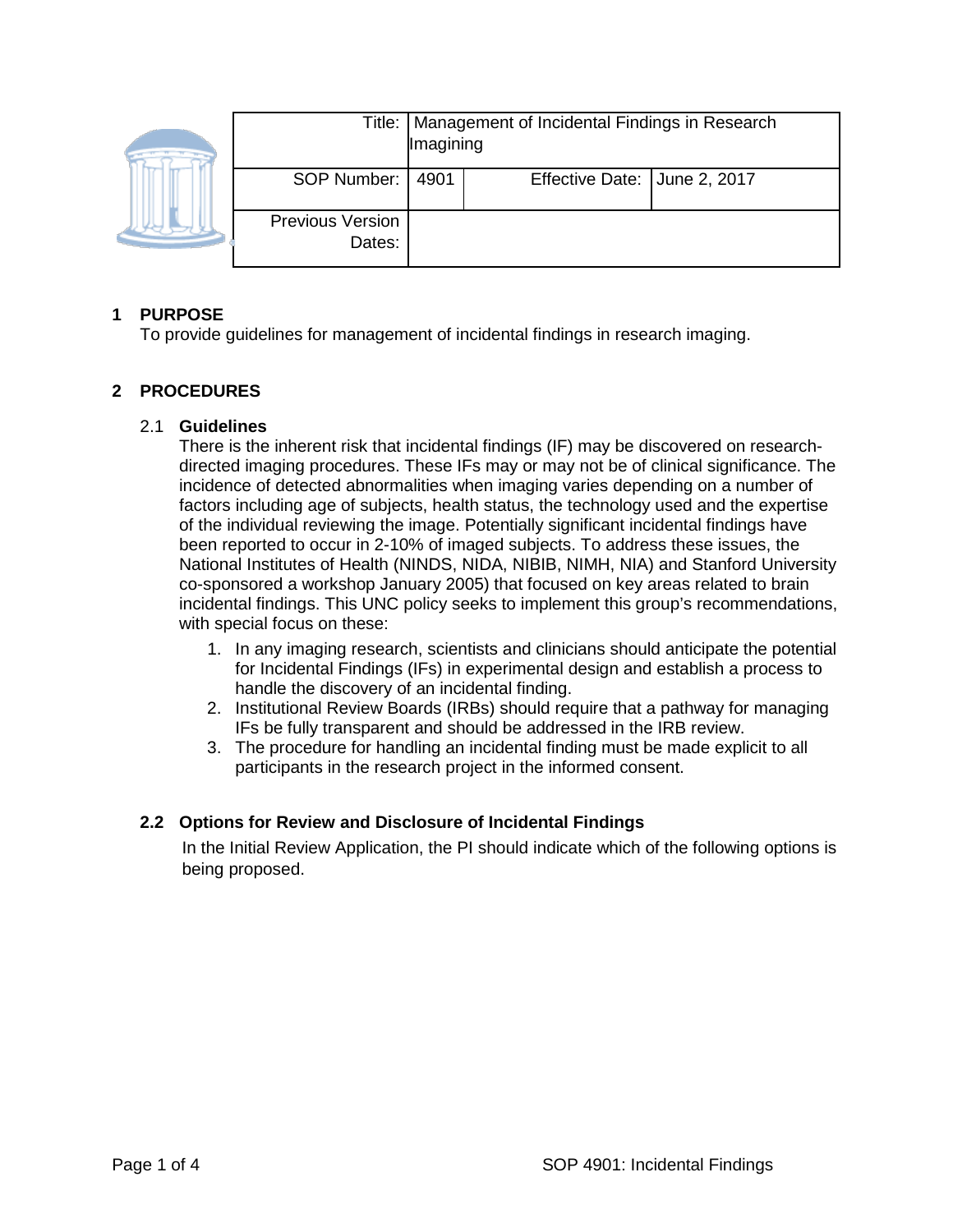2.2.1 **The PI and IRB feel it is unlikely that clinically significant abnormalities will be present:** (e.g. healthy volunteer subjects with incidence of clinically significant IF similar to health population) then the images do not need to be routinely reviewed by a board certified clinical radiologist credentialed by UNC Health Care.

Many subjects anticipate or expect that if images are obtained, the images would be reviewed for abnormalities, and this may be a form of inducement to participate. It should therefore be made clear to the subject via the consent form and verbal reinforcement that the images will not be formally reviewed by someone qualified to clinically interpret the imaging, and the purpose of their participation in the research study should not be to obtain medical information. Even though there is no routine review of images, in some cases, the PI or technician may become aware of an abnormality that may be of clinical significance. In this case, the PI should consult a board certified clinical radiologist credentialed by UNC Health Care. The subject should not be informed about the possibility of an abnormality immediately after the scan(s) in order to eliminate any risk of creating anxiety prior to review of the scan(s) by a qualified radiologist. The consultation pathway should be outlined in the IRB application and well as how the subject will be notified.

- 2.2.2 **The PI and IRB feel that the incidence of clinically significant incidental findings is higher than in the general population** (e.g., subjects with known disease(s) that may affect the body part being imaged) then all images should be reviewed by a radiologist credentialed at UNC Health Care or other qualified reviewer. This consultation pathway should be outlined in the IRB application and consent documents.
- 2.2.3 **If the imaging findings will be used as exclusion criteria or primary study endpoints** then a more detailed review and report of images may be required. In this case a radiologist credentialed at UNC Health Care or other qualified reviewer should be included as an investigator on the study and identified by name.
- 2.2.4 **If a central reading facility is used, such as in a multisite trial**, the PI should include in the IRB application a description of this process. The IRB application and consent documents should include information regarding whether there will be expert review of images, and should include a description of whether and how the central readers will communicate incidental findings to the PI and subsequently to the subject.

### 2.3 **Procedures for Review of Imagining and Disclosure**

If images will be read by a qualified reviewer and incidental findings will be reported to subjects, the following procedures should be followed.

- 2.3.1 Clinically significant results should be reported to subject or legally authorized representative in a timely fashion.
- 2.3.2 The communication should be made by the qualified reviewer or the PI (if adequately qualified to discuss findings) directly to the research subject, and/or to the subject's primary care physician (with subject's permission).
- 2.3.3 The communication can be oral or in writing with a record kept in the subject's research file.

# 2.4 **Informed Consent Process when Research Involves Imaging**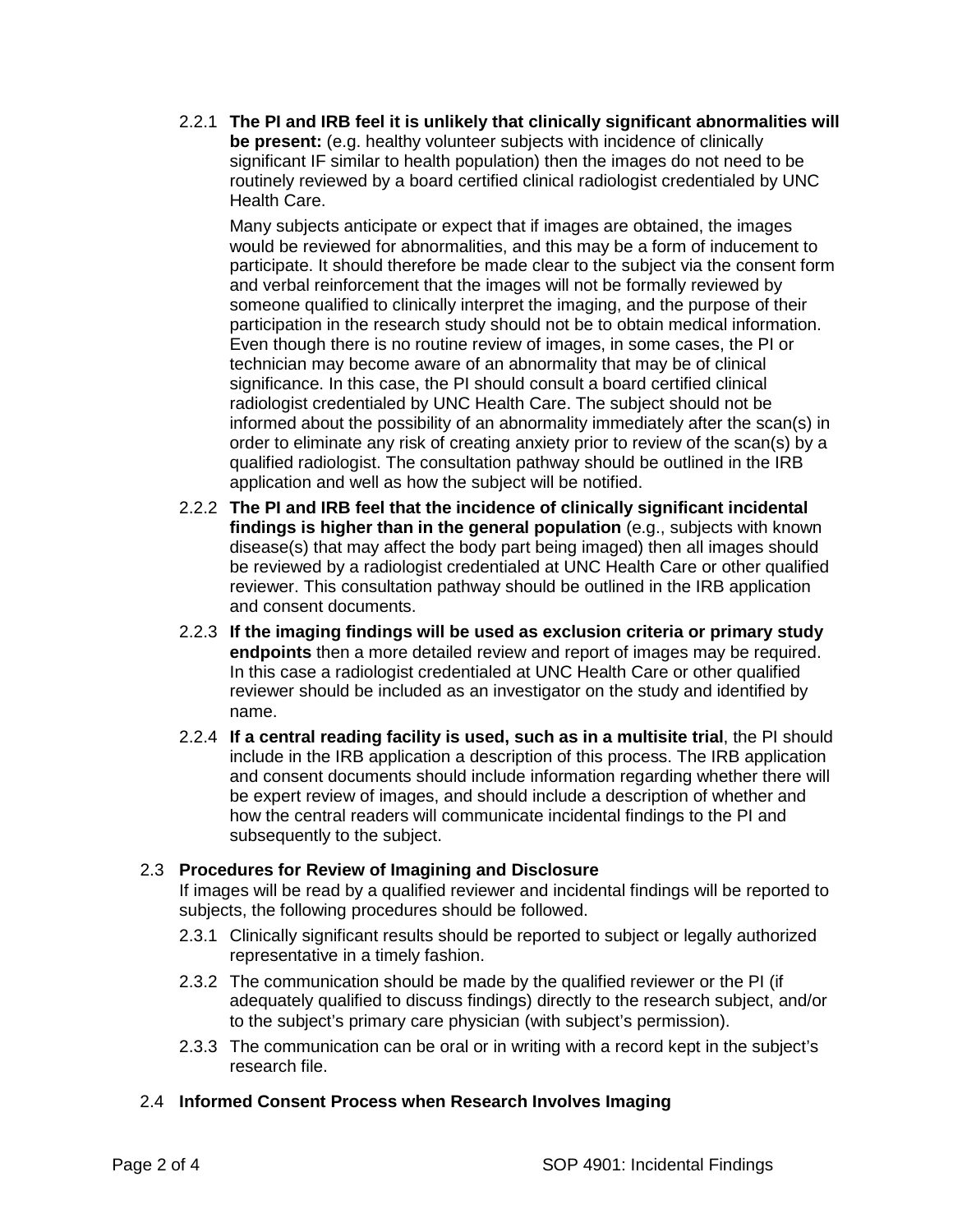The consent process for research studies involving radiological imaging should address the following issues:

- 2.4.1 The possibility of incidental findings, and the potential benefits/risks of disclosure of incidental findings.
- 2.4.2 That research images cannot be assumed to be of clinical quality and, therefore, cannot substitute for a clinical evaluation. Subjects experiencing symptoms for which clinical imaging may be appropriate should be advised to see their primary care physician.
- 2.4.3 Whether research subjects will be informed of incidental findings. If subjects will be informed of clinically significant findings it should be clear in the consent that the subject agrees to be contacted and informed of the findings. The consent process should inform subjects of the potential risks involved with incidental findings which include anxiety, cost of further clinical evaluation, finding becoming part of their medical record, etc.

#### **2.5 Sample Consent Language**

## 2.5.1 Use when study images will *not* be routinely reviewed by an expert: *Possible Discovery of Findings Related to Medical Imaging*

*The [MRI, CT, X-ray, etc.] we are using in this research study is not the same quality as a [MRI, CT, X-ray, etc.] that you may have as part of your health care. The images from the [MRI, CT, X-ray, etc.] will not be reviewed by a doctor who normally reads such images (such as a radiologist). As a result, you may not be informed of any unexpected findings. The results of your [MRI, CT, X-ray, etc.] will not be placed in your medical record.*

*Occasionally the technologist or principal investigator may notice something abnormal on the imaging. If this does occur, the images will be reviewed by a qualified radiologist to determine if there is anything of clinical importance. If something is found to be important then you, and/or your primary care provider*  will be notified. Any further follow up and costs associated with the incidental *finding will be your responsibility. There may be benefits to learning such results (such as early detection and treatment of a medical condition), but there are risks as well (such as problems with getting insurance or a job, or feeling worried about a finding for which no treatment is required or appropriate).*

*For "Healthy Volunteer Studies", you may include: Do you wish to be informed in case of clinical/relevant unexpected findings? (With yes/no option)*

2.5.2 Use when study images will be routinely reviewed by an expert:

### *Possible Discovery of Findings Related to Medical research Imaging*

*Whenever imaging [MRI, CT, X-ray, etc.] is done, there is the chance of finding something unexpected. Unexpected findings can have clinical significance, or no clinical significance. Clinically significant means that the [MRI, CT, X-ray, etc.] shows a problem that may or require further follow up or treatment. The*  imaging studies in this study will be reviewed by a qualified radiologist. You will *be informed of any findings of clinical significance that may be discovered during the imaging procedure.*